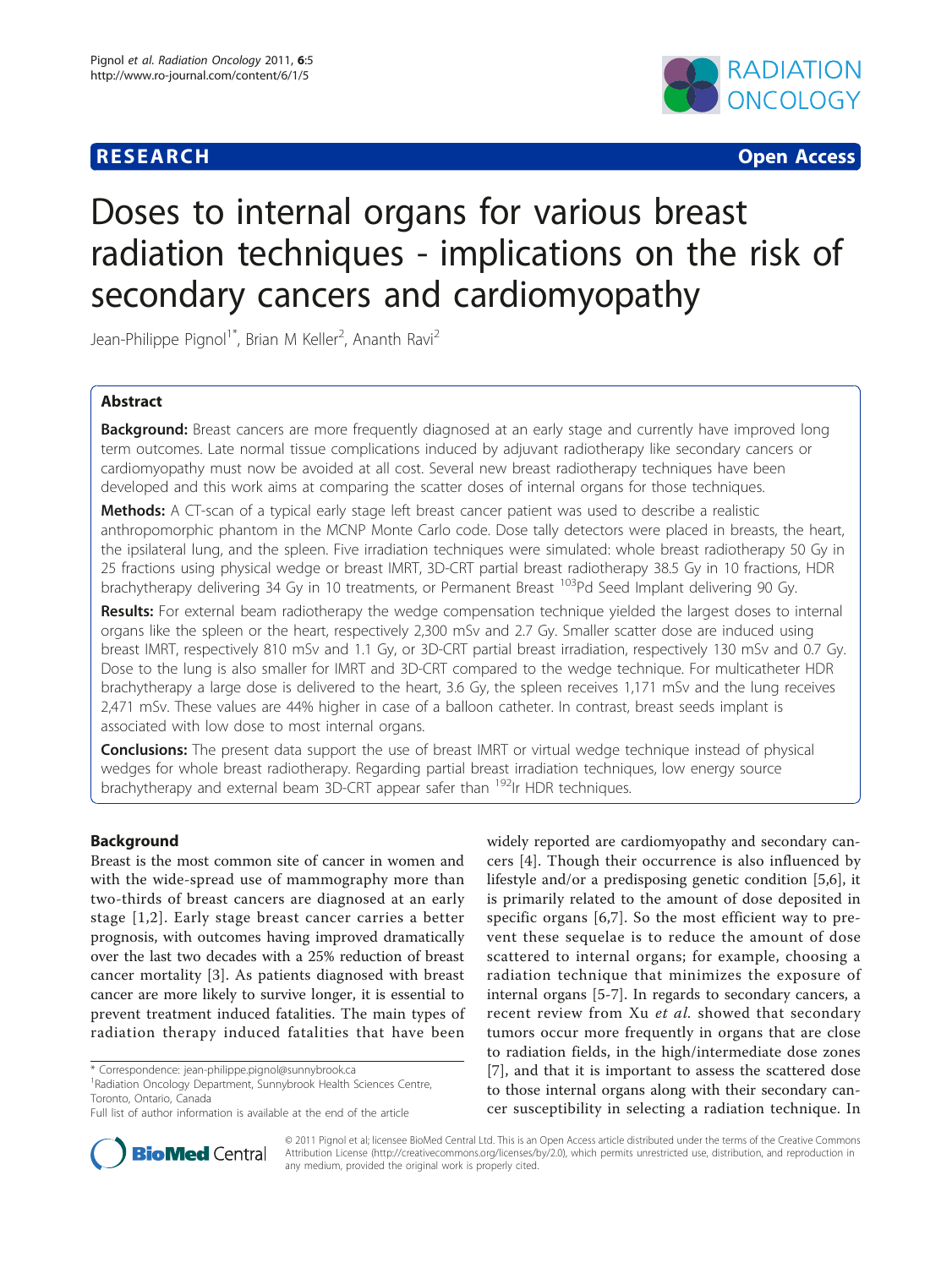regards to the cardiomyopathy risk, a critical review published by Schultz-Hector stresses the risk of acute dose as low as  $1 \sim 2$  Gy and a dose-dependent cardiac mortality below 10 Gy [\[8\]](#page-5-0).

On the other hand, for adjuvant breast radiotherapy, several innovations and new paradigm have been introduced over the last decade. Physical wedge were replaced by virtual wedges, and eventually the dose distribution homogeneity was improved using breast Intensity Modulated Radiation Therapy (IMRT) [\[9](#page-5-0)]. Multiple techniques have been proposed for Accelerated Partial Breast Irradiation (APBI) of early stage breast cancer [[10,11\]](#page-5-0), which include high dose rate multi-catheter brachytherapy and permanent breast seed implant (PBSI), intra-operative radiotherapy using kilovoltage generator or direct electron beam, and 3D-conformal radiotherapy [[12-17\]](#page-5-0).

All of these techniques deliver different levels of scatter doses to internal organs and hence may induce different risks of secondary cancers or cardiomyopathy. The purpose of this paper is to evaluate the amount of scattered dose to internal organs situated in the intermediate/high dose region including the heart, the lung, the contralateral breast and the spleen for different techniques of adjuvant radiotherapy for a typical left sided breast cancer. To avoid confounding factors linked to patient's anatomical characteristics and assess internal organ dose deposition accurately, we used Monte Carlo simulation in an anthropomorphic phantom based on a realistic patient anatomy.

## Methods

## 1 Radiotherapy protocols

Five different breast irradiation protocols were selected: a standard whole breast radiotherapy delivering 50 Gy in 25 treatments to the breast alone, using either physical wedge or virtual wedge/breast IMRT for missing tissue compensation [[9,18\]](#page-5-0), partial breast 3D-conformal radiotherapy (3D-CRT) delivering 38.5 Gy in 10 treatments [[17](#page-5-0)], multi-catheter High Dose Rate (HDR) brachytherapy delivering 34 Gy in 10 treatments to the 85% isodose [[11,12\]](#page-5-0), and permanent breast seed implants with  $103Pd$  seeds delivering a dose of 90 Gy on the Planning Target Volume (PTV) [[14\]](#page-5-0).

## 2 Realistic anthropomorphic phantom

A realistic anthropomorphic phantom of a female chest was described in the data entry card of the MCNP Monte Carlo code [\[19\]](#page-5-0). This phantom mimicked the planning CT of a small breasted patient randomly selected from the treatment planning database. The geometry modeled was of a typical early stage cancer in the left breast. Complex volumes were build using elementary surfaces combination to create breasts, lungs, heart, chest walls, spleen and other body volumes. Small spherical tally volumes (0.5 to 0.8 cc) were placed in the left and right breasts, on the anterior part of the heart corresponding to the left anterior descending coronary artery [[20](#page-5-0)], and in the posterior part of the ipsilateral lung. A larger spherical tally volume (150 cc) was placed at the position of the spleen, about 5 cm inferiorly to the breast field edge. The MCNP \*F8 pulsed height tally function corrected for energy deposition was used to calculate the amount of energy absorbed in each tally volume. This function calculates for each tally the amount of energy deposited minus the energy leaving the volume. Previous work done by our group demonstrated the accuracy of this method in estimating the absorbed dose [\[21\]](#page-5-0). These values were converted into dose, accounting for the energy absorbed in the treated breast and the treatment protocol. To facilitate comparison with previously published data, the doses were expressed in Gy  $(J \ kg^{-1})$  when discussing the risk of cardiomyopathy, and in mSv when discussing the risk of secondary cancers.

#### 3 External beam radiotherapy

## 3.1 Hybrid method

Head leakage and room scatter contributions are challenging to assess using Monte Carlo simulation because of the very low probability for a photon to reach a detector inside the phantom. So a hybrid method was used to calculate the scatter dose for external beam radiotherapy techniques. This method adds the dose corresponding to head leakage and room back-scatter measured in a water phantom to the scatter dose produced in beam modifiers and internal phantom scatter calculated using Monte Carlo simulation.

## 3.2 Head leakage and room back-scatter

The head leakage and room back-scatter contributions were measured in a solid water phantom (Gammax RMI, Middleton, WI) using a Farmer ionization chamber (model 2571). The phantom was placed at a sourceaxis distance of 100 cm, laterally abutting the central axis of half beam irradiation fields of various sizes: 16 × 20 and  $8 \times 20$  cm<sup>2</sup>. Doses were measured at 5 cm depth in the phantom and at 2.5, 7, 10, 19 and 28 cm away from the beam axis. These scatter doses were interpolated for each field size using a power law.

#### 3.3 Scatter contribution

Dose contributions due to photons scattering from beam modifiers and/or inside the phantom were simulated using the MCNP Monte Carlo code [[19](#page-5-0)]. The photon energy phase-space from a Siemens Primus (Walnut Creek, CA) 6 MV accelerator was pre-calculated [\[22\]](#page-5-0). Two opposed parallel beams described as being tangential to the chest wall with a 1 cm lung margin. Field sizes were  $16 \times 20$  cm<sup>2</sup> for whole breast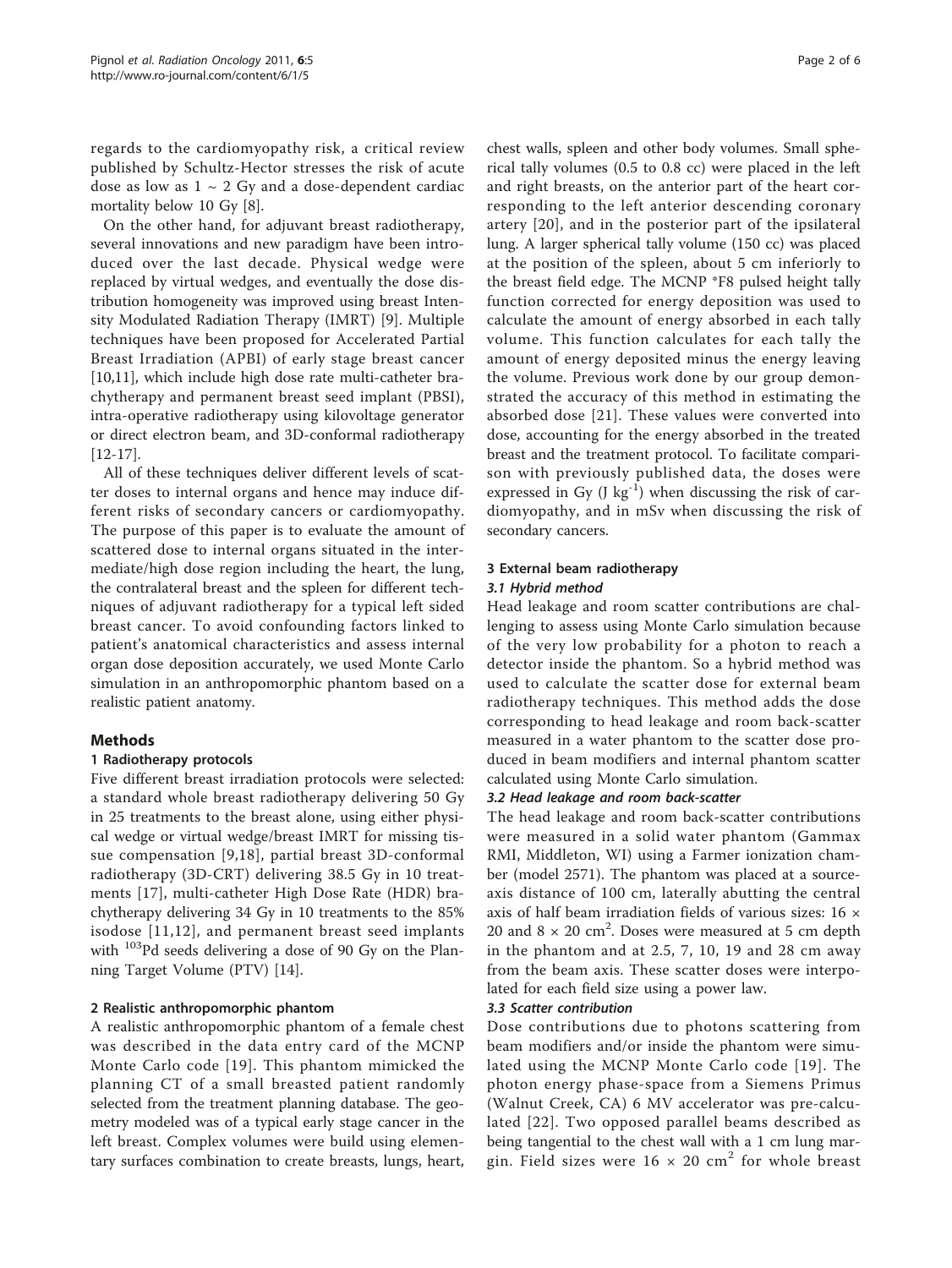irradiation, and  $8 \times 20$  cm<sup>2</sup> for the 3D-CRT partial breast irradiation technique. Missing tissue compensation technique used either 30°steel wedges ( $\rho$  = 7.81 g. cm<sup>-3</sup>), or field in field segments for about 20% of the dose, the remaining 80% was delivered using open beams. This was done to simulate a virtual wedge/breast IMRT technique.

#### 4 Brachytherapy

## 4.1 Catheter <sup>192</sup>Ir HDR brachytherapy

A photon energy spectrum with discrete energy probabilities corresponding to  $192$ Ir decay was described in the source card. Photons were emitted in  $4 \pi$  starting randomly from the source placed in the middle of the left breast. The number of photons that were generated was calculated based on the dwell time needed to treat a target volume of 3 cm radius (113 cc), corresponding to a volume of 113 cc, using a 10 Ci source. The Nucletron Plato treatment planning system (Veenendaal, Netherland) was used to calculate the total dwell time, placing catheter evenly spaced every cm across the target volume. In this later case the IPSA dose optimization algorithm was used to generate the dwell positions, to deliver the prescribed dose to the target volume and calculate the total treatment time [[23](#page-5-0)].

#### 4.1 Permanent breast seed implants (PBSI)

The same target volume geometry was used to simulate the PBSI case. A target volume of 113 cc requires a hundred 103Pd seeds of 2.7 U, corresponding to a total activity of 0.2088 Ci to deliver a dose of 90 Gy on the minimal peripheral dose [[14\]](#page-5-0).

## 5 Risk of secondary cancers estimation

The lifetime probabilities of developing fatal secondary malignancies were calculated per Sv absorbed in breast and lung using the National Council on Radiation Protection and Measurements (NCRP) report 116 Table Seven Part Two page 32 [\[24](#page-5-0)].

## 6 Estimation of statistical errors

A typical Monte Carlo result represents the average of the contributions from many particles histories. To calculate this average and the standard deviation the initial problem is divided in several smaller batches. A standard error,  $R$ , is then calculated as being the ratio between the standard deviation and the average:  $R = \frac{S_{\overline{x}}}{\overline{x}}$ . A standard error below 5% is generally consid $x = \frac{x}{x}$  and continuous contracts on the general position. study, the transport of  $10^9$  photons sources was simulated for each opposed beam in order to get reliable estimation of the scattered dose, i.e. with standard error below 1%.

#### Results

Figures [1-a](#page-3-0) and [1-b](#page-3-0) show the small breasted patient CT scan and its corresponding phantom designed with MCNP. Overall the phantom was 12 cm height, 26 cm wide and 70 cm long. The breast volumes were 520 cc, corresponding to a typical small/medium breasted patient in a cohort of women treated in a controlled randomized trial in two Canadian institutions [[9\]](#page-5-0).

Figure [2](#page-3-0) shows the head leakage contribution measured outside the beam boundaries at 5 cm depth in a solid water phantom for the two different field sizes. This contribution is very small, dropping rapidly below 1% of the total dose as the distance from the field edge increase. There is a 20% dose increase for the largest field size that is probably due to the room back-scatter.

Table [1](#page-4-0) summarizes the relative contribution to internal organ doses from internal photon scatter, beam modifiers and head leakage for two external beam XRT techniques. The internal scatter is the dominating contribution to the total body dose for breast IMRT while the photon scatter in the wedge compensator accounts for the majority of the scattered dose using physical wedge beam modifiers. Overall, the presence of a physical wedge dramatically increased the dose to most organs outside the treated volume by 50 to 800% compared to breast IMRT.

Table [2](#page-4-0) compares the dose to selected organs for the various adjuvant breast radiotherapy protocols. There are very large variations of the total body dose between techniques.

- For external beam radiotherapy the physical wedge compensation technique yields the largest dose to neighboring solid organs like the spleen or the heart giving respectively 2,356 mSv and 3.0 Gy respectively. Breast IMRT reduces the dose these neighboring organs to 866 mSv and 1.4 Gy respectively, and partial breast irradiation using 3D-CRT is the safest technique with doses of 130 mSv and 0.7 Gy respectively. The dose scattered in the lung is small for IMRT and 3D-CRT, but higher for the wedge technique.

- For partial left breast irradiation using <sup>192</sup>Ir HDR brachytherapy large doses are scattered to the heart (3.6 Gy), the spleen  $(1,171 \text{ mSv})$ , and the lung  $(2,471 \text{ mSv})$ . Using a balloon catheter these doses are increased by 44% reaching 5.2 Gy to the heart, 1,686 mSv to the spleen and 3,558 mSv to the posterior part of the ipsilateral lung. In contrast, permanent breast seeds implant brachytherapy using low energy source is associated with low doses to most organs despite a higher physical dose is delivered to the target volume. The brachytherapy techniques tend to deliver higher dose to the lung compared to external beam techniques where shielding is used.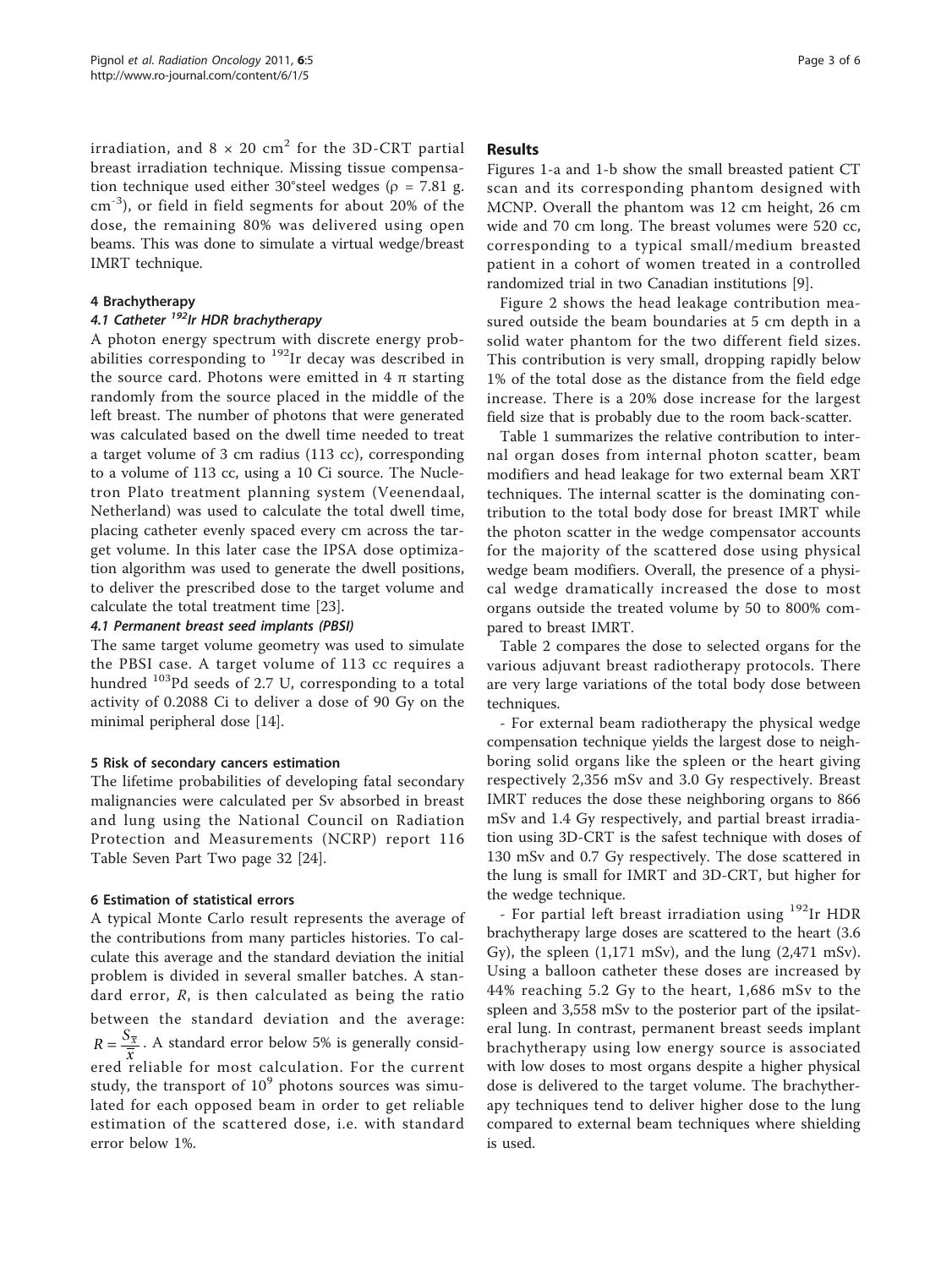<span id="page-3-0"></span>

volumes described for the Monte Carlo simulation (1-b). The pink circles correspond to the Tally detectors placed in the breasts, ipsilateral lung, anterior part of the heart, and the spleen.

## **Discussion**

This report shows that depending on the radiotherapy techniques large variations, e.g. up to 20 fold for the ipsilateral lung and 800 fold for the contralateral breast, are found in the amount of scattered dose to the organs depending on the adjuvant breast radiation technique. The objective of this work was not to describe the range of scatter doses received by adjuvant breast radiotherapy, since this amount is also highly dependant on other factors including the breast size and side, the location of



the surgical cavity for brachytherapy techniques, and the patient body shape and size [[5](#page-5-0),[18\]](#page-5-0). For example we previously reported up to a 10 fold variation in the dose scattered in the contralateral breast in a prospective study measuring the scatter dose to various body locations in patients receiving standard external beam radiotherapy [\[18](#page-5-0)]. To evaluate the long term risks of breast radiotherapy, we compared the scattered dose produced by various radiotherapy techniques while keeping the patient geometry constant. We purposely selected a small left breasted patient to compare the amount of scattered dose for partial breast radiotherapy techniques versus standard whole breast radiotherapy in a worse case scenario.

In regards to secondary cancer, to appreciate the clinical significance of scattered dose one can refer to the critical review published by Eric Hall in 2005 about the increased risk of secondary cancers using conformal IMRT instead of 3D-CRT [[5](#page-5-0)]. In this report, lifetime probabilities of developing fatal secondary malignancies were calculated per Sv absorbed in various organ sites using the National Council on Radiation Protection and Measurements (NCRP) report 116 [\[24](#page-5-0)]. Using the same methodology for our study patient, the Table [3](#page-4-0) shows the lifetime risk of secondary contralateral breast or lung cancers.

For the clinical case used in this study the incremental risk of secondary cancer breast cancer is calculated 0.34% for a whole breast technique and wedge compensators. This is likely undetectable compared to the observed frequency of contralateral breast cancer which is about 7% at 10 years and 10% at 15 years [\[25,26\]](#page-5-0). For example Obedian did not find significant difference in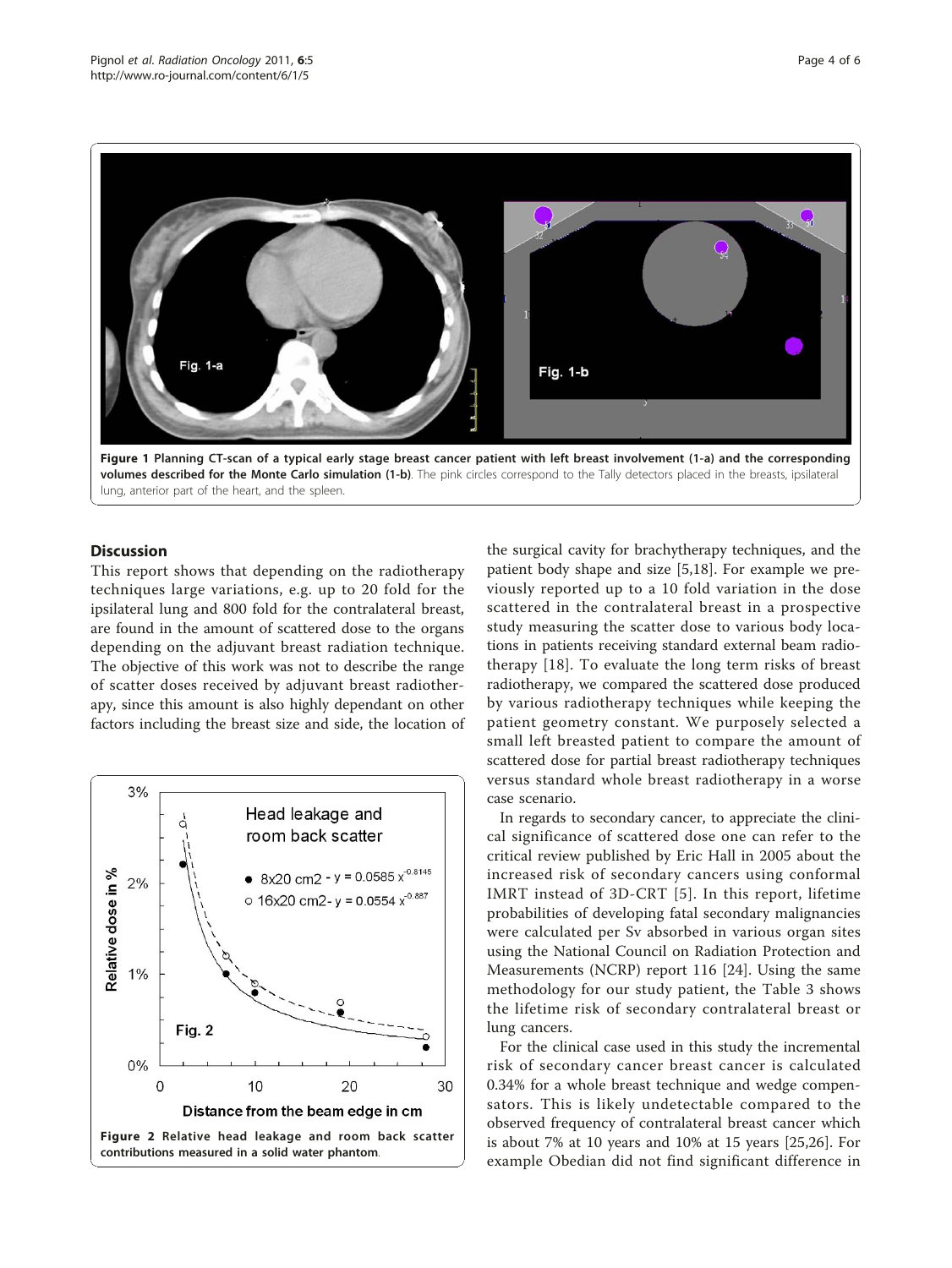<span id="page-4-0"></span>Table 1 Relative contribution from head compensator, leakage and internal scatter to the dose to various organs

| -                       |                     |                      |                    |                     |                 |
|-------------------------|---------------------|----------------------|--------------------|---------------------|-----------------|
| <b>Technique</b>        |                     | <b>Breast wedges</b> | <b>Breast IMRT</b> |                     |                 |
|                         | Internal<br>scatter | Compensator          | Head<br>leakage    | Internal<br>scatter | Head<br>leakage |
| Contralateral<br>breast | 11.7%               | 87.8%                | 0.5%               | 95.6%               | 4.4%            |
| Spleen                  | 34.7%               | 64.7%                | 0.5%               | 98.5%               | 1.5%            |
| Ipsilateral<br>lung     | 18.7%               | 79 2%                | 2.1%               | 90.1%               | 9.9%            |
| Heart<br>(anterior 1/3) | 38.9%               | 60.1%                | 1.0%               | 97.6%               | 2.4%            |

the occurrence of contralateral breast cancer at 15 years in a retrospective series of 2,416 patients treated with breast conserving surgery and adjuvant radiotherapy or mastectomy without radiotherapy [[26\]](#page-5-0). Though this risk might be higher for younger women or patients with predisposing genetic risks [[6,25](#page-5-0),[27\]](#page-5-0), it remains difficult to detect. Moreover, compared to physical wedge compensation radiotherapy the other techniques, especially the ones delivering partial breast irradiation, yield at least 7 times less scatter dose. So the risk of developing a contralateral breast cancer should be truly undetectable.

For a whole breast technique using physical wedge compensation the lifetime incremental risk of lung cancer is calculated at 0.49%. This value is little higher but of the same order of magnitude than the 0.30% increased risk for adjuvant radiotherapy found by Zablotska on a cohort of 260,000 patients included in the Surveillance Epidemiology and End Results (SEER) database [\[28](#page-5-0)]. This difference could be due to the high dose gradient in the lung, the choice of a small breasted women and the position of the detector in the ipsilateral lung that all could increase the amount of scatter dose detected. Nevertheless, from a clinical perspective those rates are small and the risk remains acceptable. Since most radiotherapy techniques except the HDR brachytherapy are yielding similar or lower amount of

Table 2 Dose to various organs for various breast radiotherapy techniques

| <b>Technique</b>        | <b>PBSI</b> | <b>HDR</b><br>(catheters) | Wedge       | <b>IMRT</b> | $3D-$<br><b>CRT</b> |
|-------------------------|-------------|---------------------------|-------------|-------------|---------------------|
| <b>Treated Breast</b>   | 90 Gy       | 34 Gy                     | 50 Gy       | 50 Gy       | 38.5 Gy             |
| Contralateral<br>Breast | 2.2<br>mSv  | 230 mSv                   | 1695<br>mSv | 206<br>mSv  | 140<br>mSv          |
| Spleen                  | 44 mSv      | 1171 mSv                  | 2300<br>mSv | 810<br>mSv  | 130<br>mSv          |
| Ipsilateral lung        | 790<br>mSv  | 2471 mSv                  | 582 mSv     | 121<br>mSv  | $80 \text{ mSv}$    |
| Heart (LAD)             | $0.7\,$ Gy  | 3.6 Gy                    | 2.7 Gv      | 1.1 Gv      | 0.7 Gv              |

Table 3 Lifetime risk of secondary cancers for various breast radiotherapy techniques using the likelihoods from the National Council on Radiation Protection and Measurements (NCRP) Report 116 Table 7.2, page 32

| Cancer<br>type | Probability<br>(% / Sv) | <b>PBSI</b> | <b>HDR</b><br>(catheters) | Wedge IMRT        | 3D-CRT |
|----------------|-------------------------|-------------|---------------------------|-------------------|--------|
| <b>Breast</b>  | 0.20                    | 0.00%       | 0.05%                     | $0.34\%$ $0.04\%$ | 0.03%  |
| Lung           | 0.85                    | 0.67%       | 2.10%                     | $0.49\%$ $0.10\%$ | 0.07%  |

radiation scatter to the lung they should also be deemed acceptable. The only scenario where a large scatter dose is found in the lung is <sup>192</sup>Ir HDR brachytherapy. This is likely due to the limited absorption in the lung tissue of the high energy photons (average energy 367 keV) that are emitted in all directions and without shielding from the  $192$ Ir source. The risk of secondary lung cancer calculated in this case is increased by a factor 4, with 2 in 100 women at risk of developing lung cancer.

Regarding cardiac risk, a recent critical review published by Schultz-Hector suggest that acute single dose of  $1~2$  Gy to the heart increased the risk of developing ischemic heart disease significantly [[8](#page-5-0)]. And the excess relative risk could be linearly fitted with a slope of 17% per Gy. Bearing in mind those values, external beam radiotherapy with physical wedge compensation and HDR breast brachytherapy which yield excess dose to the heart are deemed inappropriate breast adjuvant radiotherapy techniques. Since the use of  $103Pd$  has a strong protecting effect on the heart dose, the low energy photons being absorbed rapidly in the tissue, alternative sources like low energy electronic or  $169$ Yb sources should be considered for HDR applications [[29,30\]](#page-5-0).

#### Conclusions

Since the majority of women eligible for breast conserving therapy have improved outcomes, they are likely to live long enough to develop secondary cancers or cardiac failures and it is important to prevent those morbidities when considering a new technique. Whole breast radiotherapy, breast IMRT and virtual wedges appears safer than physical wedge compensation, and for partial breast irradiation techniques, external beam 3D-CRT and low energy source brachytherapy appear safer than  $^{192}$ Ir HDR techniques.

#### Acknowledgements

This project was made possible with the generous support from the Canadian Breast Cancer Foundation - Ontario Chapter.

#### Author details

<sup>1</sup> Radiation Oncology Department, Sunnybrook Health Sciences Centre Toronto, Ontario, Canada. <sup>2</sup>Medical Physics Departments, Sunnybrook Health Sciences Centre, Toronto, Ontario, Canada.